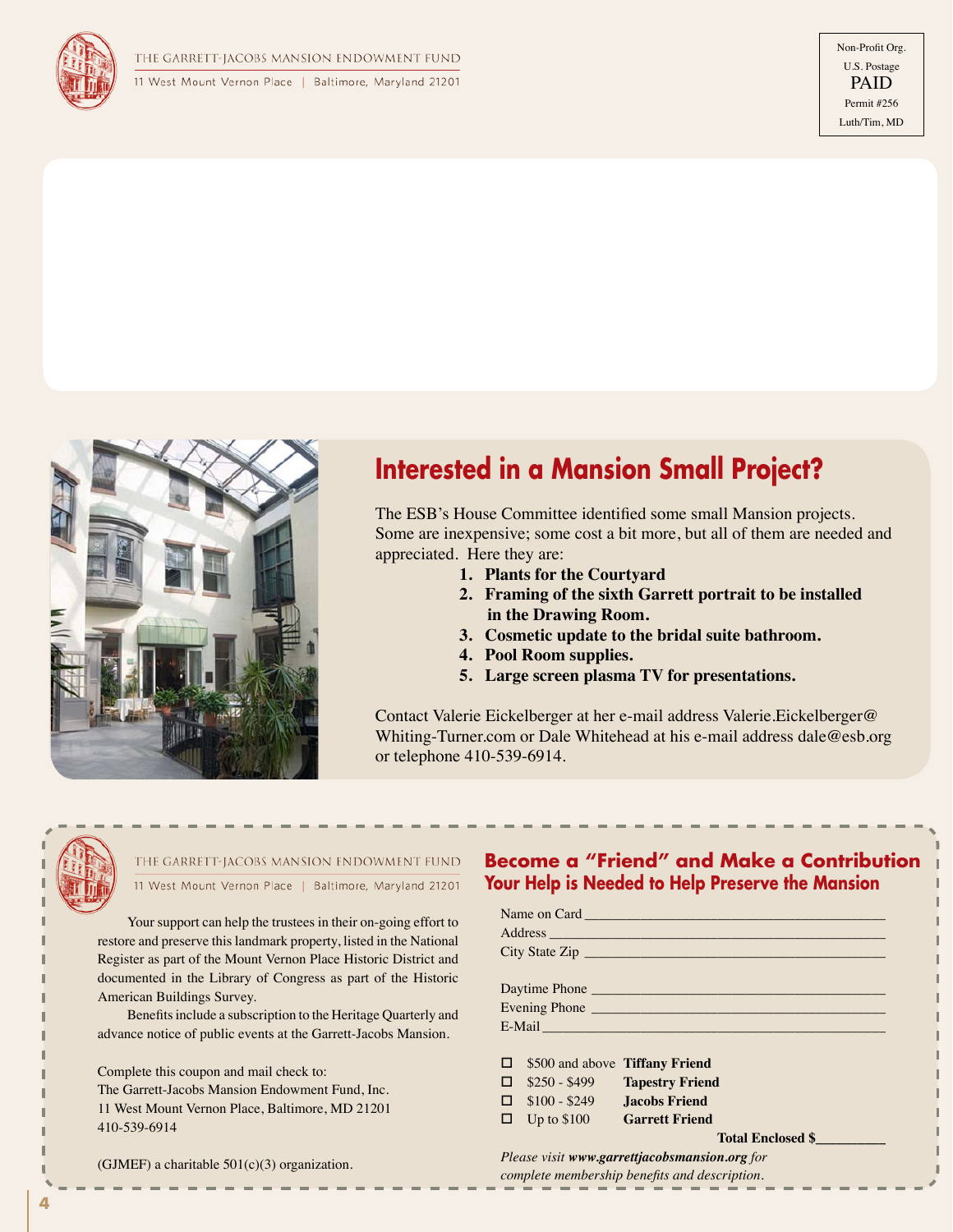

# **An Incomparable Trustee Retires... H. Mebane Turner, Ed.D.**

*"Meb has been an important member of our Trustee team. His insightful and sage advice and intimate knowledge of the Mt. Vernon area have given us focus and direction for our role in improving the Mansion and serving the Mt. Vernon Cultural District. We greatly appreciate his service as a Trustee."* 

Charles A. Meyer, Sr., President GJMEF

**Dr. H. Mebane Turner** served as a GJMEF Trustee from July 1, 2004 through June 30, 2011. During his tenure, he contributed his incomparable talent and valuable time to the restoration and improvement of the historic Garrett-Jacobs Mansion. The Trustees considered him a friend and colleague who rendered long and faithful service to the Fund's mission.

Before joining the GJMEF Board, H. Mebane Turner was President of the University of Baltimore from 1969 to 2002. He also held the academic rank of professor of history. Under his leadership and guidance, the University of Baltimore became an integral part of the Baltimore



Turner received twice the Engineering Society of Baltimore's Civic Achievement Award in 1980 and 1998.

community through the establishment of outreach programs in the social, legal, business, and educational domains. He made distinguished and renowned contributions to the University of Baltimore and Baltimore itself. A resident of Baltimore City, Dr.

Following his retirement from the GJMEF Board, Dr. Turner stated, "I was very complimented and appreciative of being asked to served on the Board and was very impressed during my term of duty with what had been done and was being done by so many devoted members of the Engineering Society, corporate supporters, individual foundations and the State of Maryland for two bond bills. It is very, very important to the City and greater community that the Mansion be preserved and enhanced in the City that makes it possible and an extraordinarily nice place to live and work."

# **Calendar Of Events... Lecture Series**

*"Mr. Garrett's Palace": The Golden Age Elegance of Baltimore at the Garrett-Jacobs Mansion* **In association with** *AIA Baltimore Baltimore Architecture Foundation Baltimore Heritage*



**February 12: Jim Garrison:**  John Russell Pope: Transcendent Classicist

**April 15: Elizabeth De Rosa:**  Evolution of Tiffany's Stained Glass at the Garrett-Jacobs Mansion and Beyond

**Performances begin at 2:00 p.m. Tickets: \$20 each, from \$30 Discounts for Friends and Members.** 

**Optional Champagne Brunch at the Mansion - \$35 per person all inclusive**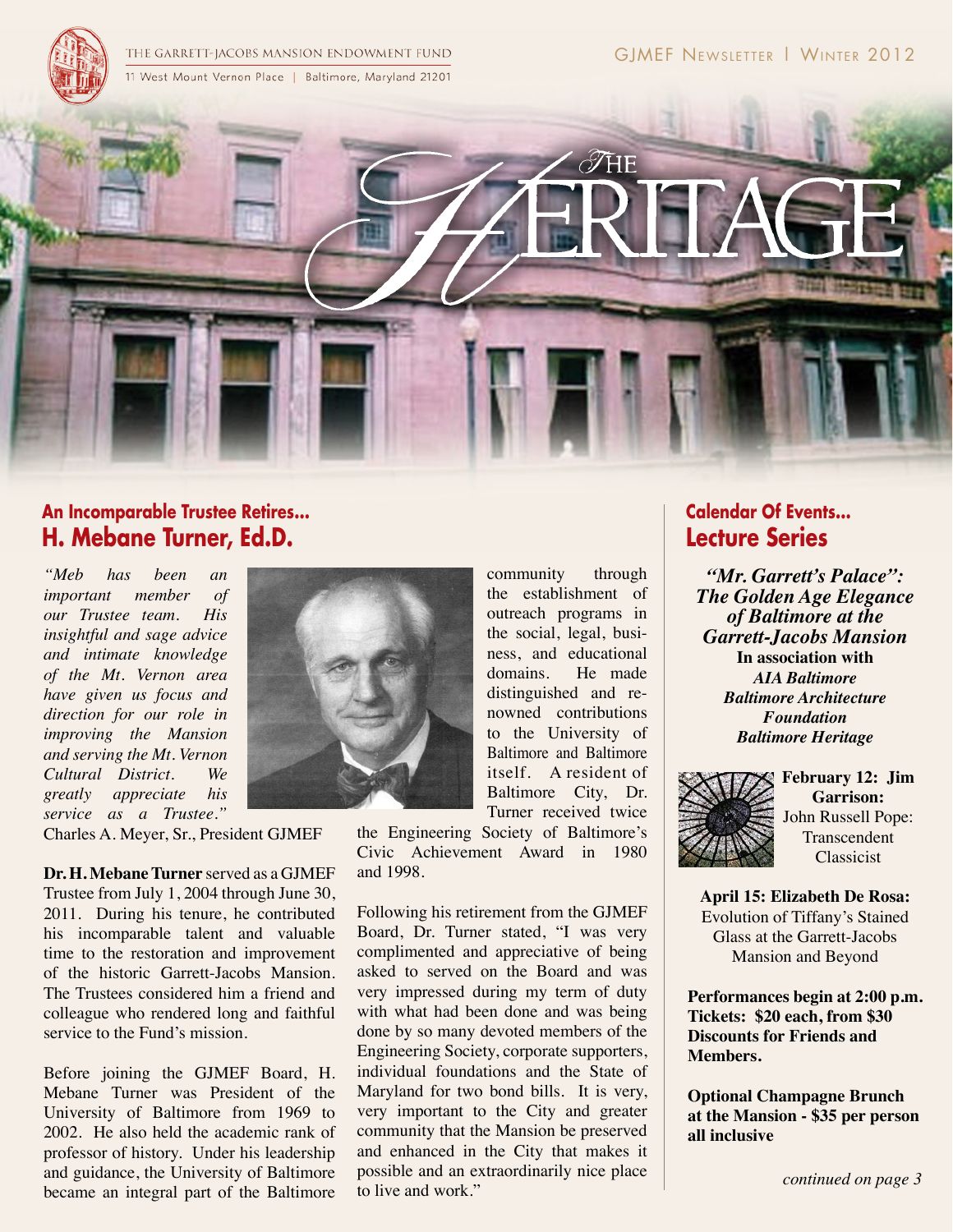

**THE** GARRETT-JACOBS **MANSION ENDOWMENT FUND** 

### **Board of Trustees**

The Garrett-Jacobs Mansion 11 West Mount Vernon Place Baltimore, Maryland 21201-5190 410-539-6914

www.garrettjacobsmansion.org

Mr. Martin P. Azola Mr. Michael Dick Mr. Carl Eastwick Mr. David H. Gleason Mr. Johns W. Hopkins, Jr. Mr. Robert F. Leach Mr. Charles A. Meyer Mr. J. William Middelton Ms. Judith Proffitt Dr. Kathleen Waters Sander Mr. Bruce T. Votta Mr. John Carroll Weiss, III

Heritage Editor: Jo Anne Sabas

*"Heritage" is distributed to members and friends of The Garrett-Jacob Mansion Endowment on a quarterly basis.*

### **Advisory Board**

James Abbott Jeffrey Buchheit The Honorable John Carroll Byrnes J. Joseph Clarke, Jr. James D. Dilts Charles B. Duff Elaine Eff James Garrett Eva Higgins Lance Humphries Henry Johnson Lisa Keir Cindy Kelly Leslie King-Hammond Zippy Larson Bernadette Low, PhD Jane McConnell Travers Nelson Walter Schamu Andrew VanStyn Gary Vikan

### **MISSION STATEMENT**

The mission of the Garrett-Jacobs Mansion Endowment Fund is to preserve and restore the Mansion as a National Historic Landmark and to share the history, architectural and civic legacy of the Mansion for the benefit and education of the public.

### **New GJMEF Trustee... David H. Gleason, AIA**

*"History has always been a great interest of mine and coupled with architecture it has made membership on the Board of the Garrett-Jacobs Mansion Endowment Fund a wonderful opportunity to see first hand one of Baltimore's greatest architectural treasures. I look forward to contributing to the effort to maintain and enhance the Mansion not only for today but also for future generations."*

David H. Gleason is the President of David H. Gleason, Inc. Architects established in 1976. Over the past quarter century, he has designed hundreds of projects in the Baltimore-Washington region ranging from small-scale house renovations to the redevelopment of entire city blocks. Mr. Gleason works closely with clients to develop initial concepts for designs through detailing their aesthetic qualities. In addition, he manages all phases of project development and represents clients before municipal, state, and federal agencies.

Mr. Gleason is a member of four professional affiliations: American Institute of Architects, the Maryland Society and the Baltimore Chapter both of AIA, and the National Trust for Historic Preservation. His civic affiliations include the Baltimore



Architectural Foundation as Past President and Board Member, the Baltimore City Commission on Historical and Architectural Preservation (CHAP) as Commissioner, and Baltimore Heritage as a Board Member and Past Chairman, Preservation Planning.

The GJMEF Board of Trustees endorsed his nomination because David is a respected architect specializing in historic preservation. His serving on the abovelisted Boards for many years complements his work. GJMEF Trustees report that he is a conscientious Board member, participates actively in meetings, and does what he says he's going to do. His association with Baltimore Heritage and the CHAP commission will be beneficial to achieving mission.

# **"Well done to Kovan and the Gang" October CRUSH at the Mansion**

Robert Leach, GJMEF Trustee and past ESB President extended the above compliment to Chef Kovan regarding the Crush's success. One hundred twenty (120) guests tasted French wines and dined on "the best food they've ever had," he said. The Crush netted **\$19,000**.

**Jo Anne Sabas, the Editor invites all suggestions, comments, and opinions. She can be contacted by letter through the address on this newsletter, by e-mail at sabas@outdrs. net, or telephone 410-243- 4242.**